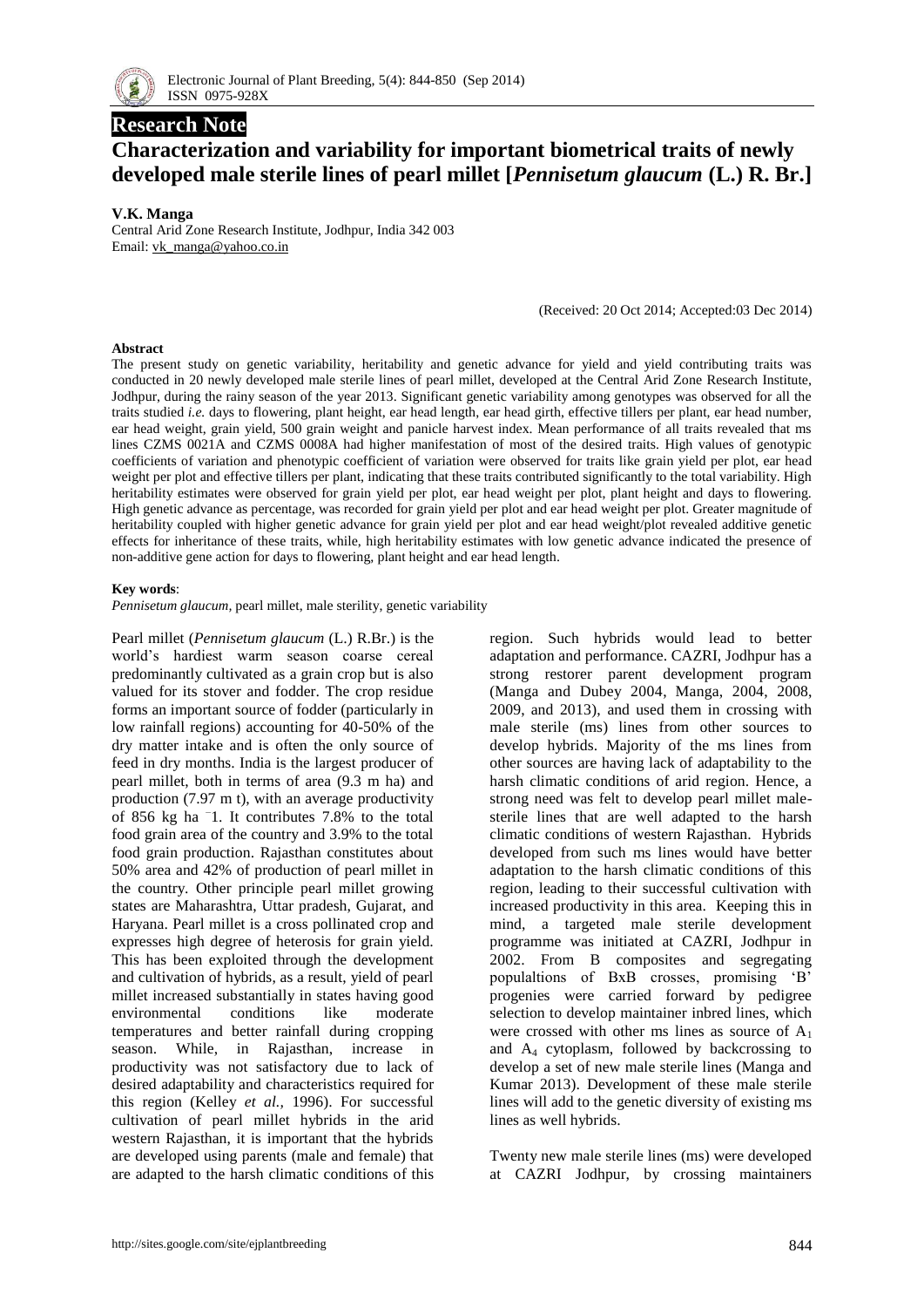

developed by selection from a B composite developed jointly by CAZRI and ICRISAT under CAZRI-ICRISAT collaborative project, and from  $F<sub>2</sub>$  populations of eighteen selected crosses from a diallel crosses among B lines of twenty ms lines coming from CAZRI, ICRISAT and HAU. Promising  $S_6$  progenies from the composite and  $F_6$ progenies from segregating populations were crossed with male sterile lines, *viz.,* ICMA 95111 and ICMA 94555 having  $A_1$  cytoplasm and ICMA 97555 having  $A_4$  cytoplasm and then backcrossed with their respective B lines to generate new ms lines. Pedigree of the ms lines is given in table 1. These male sterile lines were planted during the rainy season (July to September) of 2013, in a randomized complete block design with three replications at the Central Arid Zone Research Institute, Jodhpur (26º 18´ N, 73º 01´ E). The experiment was planted in the month of July and harvested in October. During the cropping period, crop received total precipitation of 389.9 mm. Out of this 244.8 mm rainfall was received in the months of July and August, remaining 145.1 mm rainfall was received in the last week of September, when the crop was almost matured. Each entry was planted in two rows of four meter length with row spacing of 60 cm and plant to plant spacing of 15 cm. The experiment was conducted in the loamy sand with applied fertilizer of 40 kg nitrogen ha-1 (50% basal and rest as top dressing) and 20 kg phosphorous ha<sup>-1</sup> (basal dose). The standard cultural and agronomic practices were followed that included thinning and weeding at 15 days after sowing. Data were recorded on five plants for plant height, days to 50 per cent flowering, effective tillers per plant, ear head length (cm), ear head girth (cm), ear head weight (g) per plot, grain yield (g) per plot, and 500 grain weight (g). The above data were used to compute panicle harvest index as ratio of the grain yield to panicle weight. The data were subjected to analysis of variance according to Steel and Torrie (1980). The phenotypic and genotypic coefficients of variations were computed as suggested by Burton and Davane (1952). The heritability estimates were computed as ratio between estimates of genetic variance and phenotypic variance following formula and procedures as outlined by Singh and Chaudhary (1985). Expected genetic advance was estimated as described by Johnson *et al.* (1955). Correlation coefficients among traits were worked out according to Robinson *et al*. (1951).

Significant F values for all the traits (Table 2) revealed presence of genetic variability among the genotypes for all the traits studied *i.e.* days to flowering, plant height, ear head length, ear head girth, effective tillers per plant, ear head number/plot, ear head weight/plot, grain yield/plot, 500 grain weight and panicle harvest index. Mean values and range for different characteristics of each ms line is given in table 3. It was observed that the range was wider for days to flowering

(40-53 days), plant height (81-179 cm), effective tillers/plant (2 to 6), ear head numbers/plot (51- 138), ear head weight/plot (522-2481 g), grain yield/plot (197-1855 g) and panicle harvest index (0.39-0.75), suggesting the possibility of selecting desirable material to utilize in the breeding programme. Detailed characteristics of each male sterile line are given in table 4. It was observed that CZMS 0009A was earliest in flowering (40 days) followed by CZMS 0021A (44 days), CZMS 0015A (45 days) and CZMS 0008A (46 days). These early materials assume great importance under arid environments of western Rajasthan, where, this pearl millet crop frequently faces terminal drought. With regard to plant height, CZMS 0021A was the tallest (179 cm) followed by CZMS 0008A (174 cm) and CZMS 0022A (164 cm). Male sterile lines, CZMS 0017A had shortest height (81 cm) followed by CZMS 0002A and CZMS 0018A (83 cm each). The trait, effective tillers per plant showed highest number of tillers per plant in CZMS 0009A (6 tillers per plant), followed by CZMS 0003A, CZMS 0008A, 0013A, 0014A, 0021A and 0022A (each 3 tillers per plant). The line, CZMS 0021A recorded the highest grain yield per plot (1855 g) followed by CZMS 0014A (1222 g) and CZMS 008A (967 g). CZMS 009A recorded the highest 500 grain weight (4.3 g) followed by CZMS 0007A (4.1 g) and CZMS 0021A (4.0 g). Panicle harvest index, which is an indicator of a variety's ability to set seed under terminal drought situations, was highest in case of CZMS 0021A (0.75) and was followed by CZMS 0011A (0.69) and CZMS 0009A (0.68). Based on overall mean performance, the ms lines CZMS 0021A and CZMS 0008A showed high positive values for most of the traits and these lines could be further utilized in the breeding programme.

Contribution of each character towards total variability is reflected in figure 1. It was revealed that grain yield per plot, ear head weight per plot, effective tillers per plant, plant height and ear head numbers/plot were the major contributors to the variability. A comparison of the phenotypic coefficients of variation (PCV) and genotypic coefficients of variation (GCV) revealed that, phenotypic coefficients of variation were higher than the genotypic coefficients of variation for ear head girth, effective tillers/plant and 500 grain weight, indicating the influence of environment. The remaining traits showed meagre difference between PCV and GCV. High GCV and PCV were observed for traits *viz*., grain yield per plot, ear head weight per plot and effective tillers per plant, indicating that variation for these traits contributed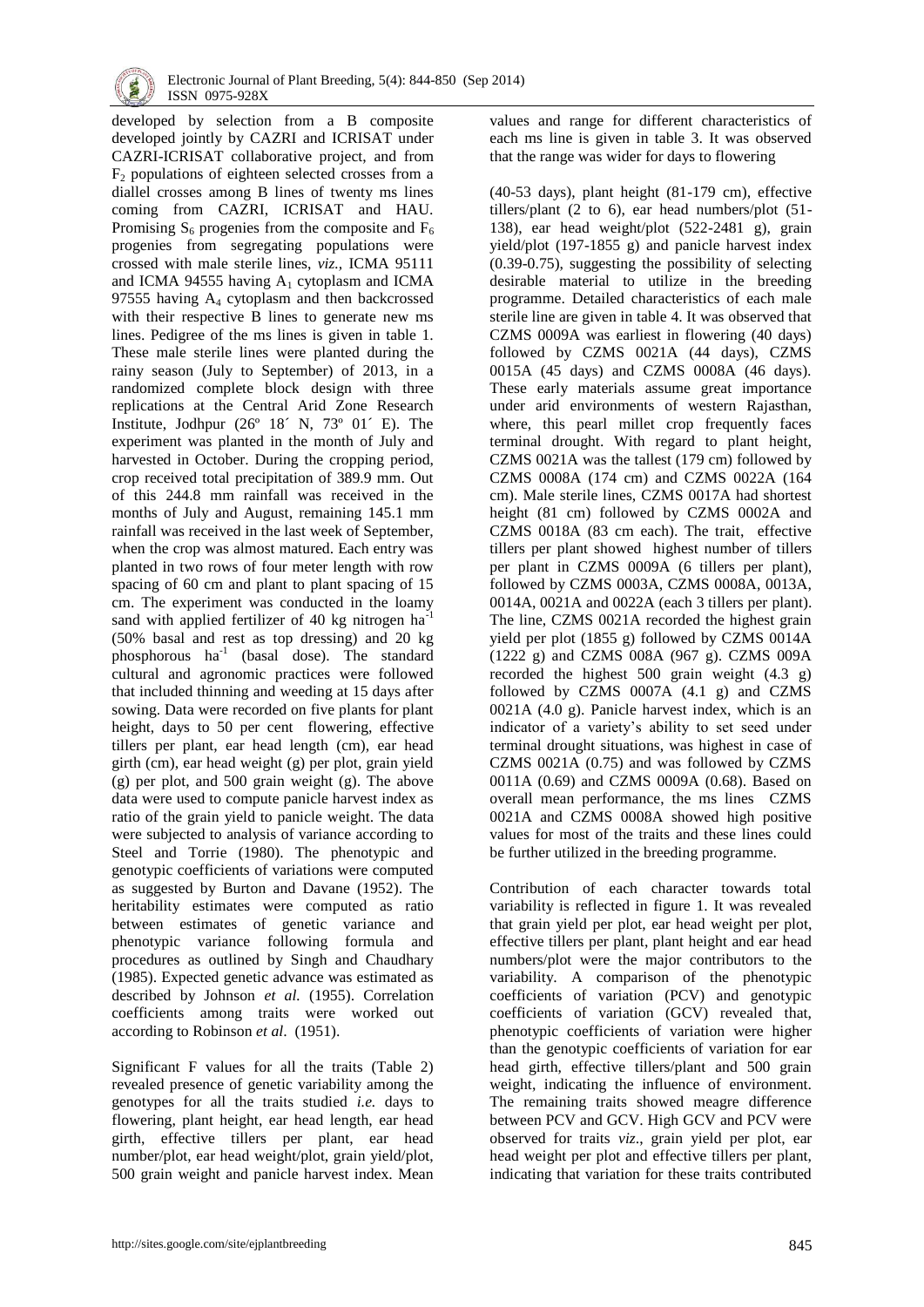

significantly to the total variability. Similar results have earlier been reported by Manga (2013), and Borkhataria *et al.,* (2005).

Though the total variability present in a character is indicated by the coefficient of variation, the extent of variability, which could be transferred from parent to offspring, would determine the response to selection and this is provided by the estimates of heritability. The heritability estimates for various traits ranged from 0.22 to 0.94. High heritability estimates were observed for grain yield per plot (0.94), ear head weight per plot (0.93), plant height (0.87) and days to flowering (0.84). This indicated the prospects of improvement in these traits through selection. This observation is in agreement with the results of Govindaraj *et al*. (2010) and Dubey and Manga (2005). The traits, ear head length, ear head girth, effective tillers/plant, ear head numbers/plot and panicle harvest index showed moderate values of heritability, while, low heritability was observed for 500 grain weight. Further, heritability in combination with genetic advance has been found to be a more effective and reliable by means of predicting response to selection. Genetic advance expressed as percent of mean showed wider range of variations for different traits. The high estimates of genetic advance as percent was recorded for grain yield per plot and ear head weight per plot. Greater magnitude of heritability coupled with higher genetic advance for grain yield per plot and ear head weight per plot is the evidence that these plant traits were under the control of additive genetic effects for inheritance of these traits, and hence selection should lead to fast genetic improvement of these traits.

However, high heritability estimates with low genetic advance were observed for days to flowering, plant height and ear head length. This indicates the presence of non-additive gene action, thus simple selection will not be effective for screening of these characters for potential breeding programme.

Overall the study revealed that the existence of sufficient genetic variability among the newly developed ms lines for various traits. Based upon mean performance for grain yield/plot CZMS 0021A, CZMS 0014A and CZMS 008A were found to be promising and could be utilized in different hybridization programme with different restorer lines to develop new hybrid combinations.

#### **References**

Borkhataria, P. R., Bhatiya, V. J., Pandya, H. M. and Value, M. G. 2005. Variability and correlation studies in pearl millet. *National J. Plant Improve.,* **7**: 21-23.

- Burton, G. W. and Davane, E. M. 1952. Estimating heritability in tall fescue (*Festuca arundiancea* L.) from replicated clonal material. *Agron. J.,* **45**:478-481.
- Dubey, L. K. and Manga, V. K. 2005. Variance components and association between grain yield and its components in pearl millet. *Ann. Arid Zone.,* **44**:17-22.
- Govindaraj, M., Shanmugasundaram, P. and Muthiah, A. R. 2010. Estimates of genetic parameters for yield and yield attributes in elite lines and popular cultivars of India's pearl millet. *African J. Agric. Res.,* **5**: 3060-3064.
- Johnson, H. W., Robinson, H. F. and Comstock, L. E. 1955. Genotypic and phenotypic correlation in soybean and their implications in selection. *Agron. J.*., **47**: 177-483.
- Kelley, T. G., Rao, P. P., Weltzien, R. E. and Purohit, M. L. 1996. Adoption of improved cultivars of pearl millet in an arid environment: straw yield and quality considerations in western Rajasthan. *Experimental Agric.,* **32**:161-171.
- Manga, V. K. 2004. Identifying potential pollinators for developing high yielding hybrids of pearl millet. *Annals of Agric. Res.,* **25**: 71- 75.
- Manga, V. K. 2008. Ability of new pearl millet restorers to produce high yielding hybrids for moisture stress environments. *Annals of Arid Zone,* **47**: 107-110.
- Manga, V. K. 2009. Using diallel and line x tester mating systems for identifying parents and potential hybrids of pearl millet. *Annals of Arid zone,* **48**: 29-34
- Manga, V. K. 2013. Components of genetic variance and interrelationship among quantitative traits in CAZRI bred inbred restorers of pearl millet. *Electron. J. Plant Breed.,* **4**(4): 1325- 1330.
- Manga, V. K. and Kumar Arun 2013. Developing pearl millet seed parents adapted to arid regions of north-western India. *Annals of Arid Zone,* **52**: 71-75.
- Robinson, H. F., Comstock, R. E. and Harvery, P. H. 1951. Genotypic and phenotypic correlation in corn and their implication in selection. *Agron. J.,* **43**: 262-267.
- Singh, R. K. and Chaudhary, B. D. 1985. *Biometrical Methods in Quantitative Genetic Analysis*., p. 38-54. Kalyani Puhlishers, New Delhi.
- Steel, R. G. D. and Torrie, J. H. 1980. *Principles and Procedures of Statistics*. A Biometrical Approach, McGraw Hill. Co., New York.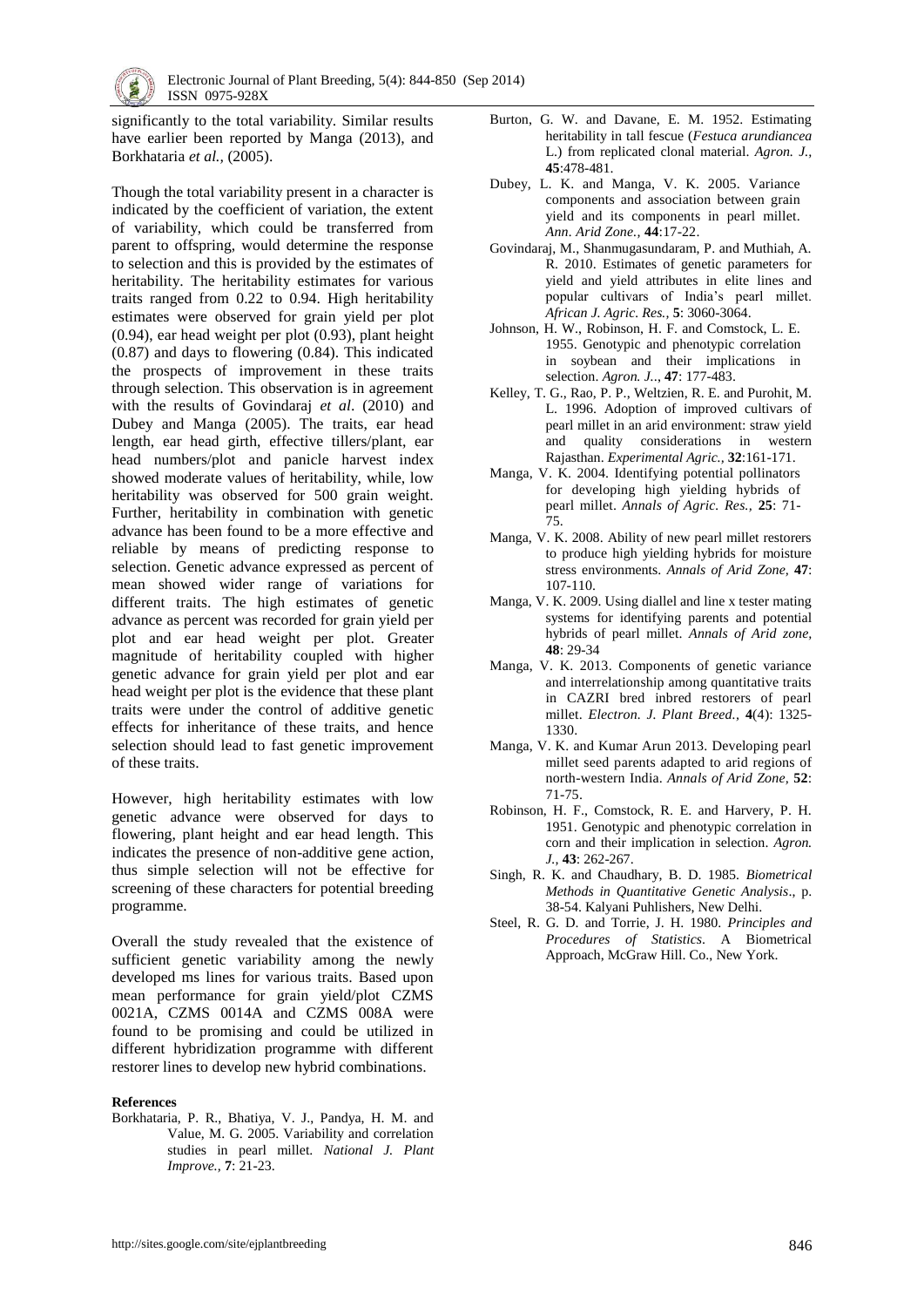

l,

|                   | Table 1. Pedigree of male sterile lines of pearl millet developed at CAZRI, Jodhpur                                                         |                |
|-------------------|---------------------------------------------------------------------------------------------------------------------------------------------|----------------|
| Male sterile line | Pedigree                                                                                                                                    | Cytoplasm      |
| <b>CZMS 0001A</b> | 95111A source of $A_1$ cytoplasm backcrossed to CZMS 0001B =<br>ICMB 95111 x [843B x EEBC-S1-407]12-2-B-B)7-2-B-B-B-B-B-<br>$1 - 1 - 1 - 1$ | A <sub>1</sub> |
| <b>CZMS 0002A</b> | 95111A source of $A_1$ cytoplasm backcrossed to CZMS 0002B =<br>IC CZBC C0-96-5-B-1-2-1-1                                                   | $A_1$          |
| <b>CZMS 0003A</b> | 95111A source of $A_1$ cytoplasm backcrossed to CZMS 0003B =<br>ICMB 95111 x [843B x EEBC-S1-407]12-2-B-B)7-2-B-B-B-B-B-<br>$2 - 1 - 1 - 1$ | A <sub>1</sub> |
| <b>CZMS 0004A</b> | 94555A source of $A_1$ cytoplasm backcrossed to CZMS 0004B =<br>IC CZBC C0-60-3-B-2-1-1-1-1                                                 | A <sub>1</sub> |
| <b>CZMS 0005A</b> | 94555A source of $A_1$ cytoplasm backcrossed to CZMS 0005B =<br>IC CZBC C0-60-3-B-2-1-2-1-1                                                 | $A_1$          |
| <b>CZMS 0006A</b> | 94555A source of $A_1$ cytoplasm backcrossed to CZMS 0006B =<br>IC CZBC C0-96-5-B-1-2-2-1                                                   | $A_1$          |
| CZMS 0007A        | 94555A source of $A_1$ cytoplasm backcrossed to CZMS 0007B =<br>IC CZBC-C0-19-5-B-1-1-1-1-1                                                 | A <sub>1</sub> |
| <b>CZMS 0008A</b> | 97555A source of $A_4$ cytoplasm backcrossed to CZMS 0007B =<br>[ICMB 94555 x ICMB 96333] -4-B-1-1-1-1                                      | $A_4$          |
| <b>CZMS 0009A</b> | 97555A source of $A_4$ cytoplasm backcrossed to CZMS 0009B =<br>[ICMB 94555 x ICMB 96333] -4-B-2-1-1-1                                      | $A_4$          |
| <b>CZMS 0011A</b> | 97555A source of $A_4$ cytoplasm backcrossed to CZMS 0011B =<br>IC CZBC C0-60-3-B-2-1-2-2-1                                                 | $A_4$          |
| <b>CZMS 0012A</b> | 97555A source of $A_4$ cytoplasm backcrossed to CZMS 0012B =<br>IC CZBC C0-96-5-B-1-3-1-1                                                   | $A_4$          |
| <b>CZMS 0013A</b> | 94555A source of $A_1$ cytoplasm backcrossed to CZMS 0013B =<br>ICMB 95111 x [843B x EEBC-S1-407]12-2-B-B)7-2-B-B-B-B-B-<br>$2 - 1 - 1 - 2$ | A <sub>1</sub> |
| <b>CZMS 0014A</b> | 94555A source of $A_1$ cytoplasm backcrossed to CZMS 0014B =<br>ICMB 95111 x [843B x EEBC-S1-407]12-2-B-B)7-2-B-B-B-B-B-<br>$3 - 1 - 1 - 1$ | A <sub>1</sub> |
| <b>CZMS 0015A</b> | 97555A source of $A_4$ cytoplasm backcrossed to CZMS 0015B =<br>IC CZBC C0-60-3-B-2-1-2-2-2                                                 | $A_4$          |
| <b>CZMS 0017A</b> | 97555A source of $A_4$ cytoplasm backcrossed to CZMS 0017B =<br>IC CZBC C0-60-3-B-2-1-3-1-1                                                 | $A_4$          |
| <b>CZMS 0018A</b> | 97555A source of $A_4$ cytoplasm backcrossed to CZMS 0018B =<br>IC CZBC C0-60-3-B-4-1-1-1-1                                                 | $A_4$          |
| <b>CZMS 0019A</b> | 97555A source of $A_4$ cytoplasm backcrossed to CZMS 0019B =<br>IC CZBC C0-60-3-B-2-1-5-1-1                                                 | $A_4$          |
| <b>CZMS 0020A</b> | 97555A source of A <sub>4</sub> cytoplasm backcrossed to CZMS 0020B=<br>IC CZBC C0-60-3-B-2-6-1-1-1                                         | $A_4$          |
| <b>CZMS 0021A</b> | 97555A source of $A_4$ cytoplasm backcrossed to CZMS 0021B =<br>IC CZBC C0-60-3-B-2-5-1-1-1                                                 | $A_4$          |
| <b>CZMS 0022A</b> | 97555A source of $A_4$ cytoplasm backcrossed to CZMS 0022B =<br>(DTBLT-T-15-P2-P4) IC CZBC C0-60-3-B-2-4-2-1-1                              | $A_4$          |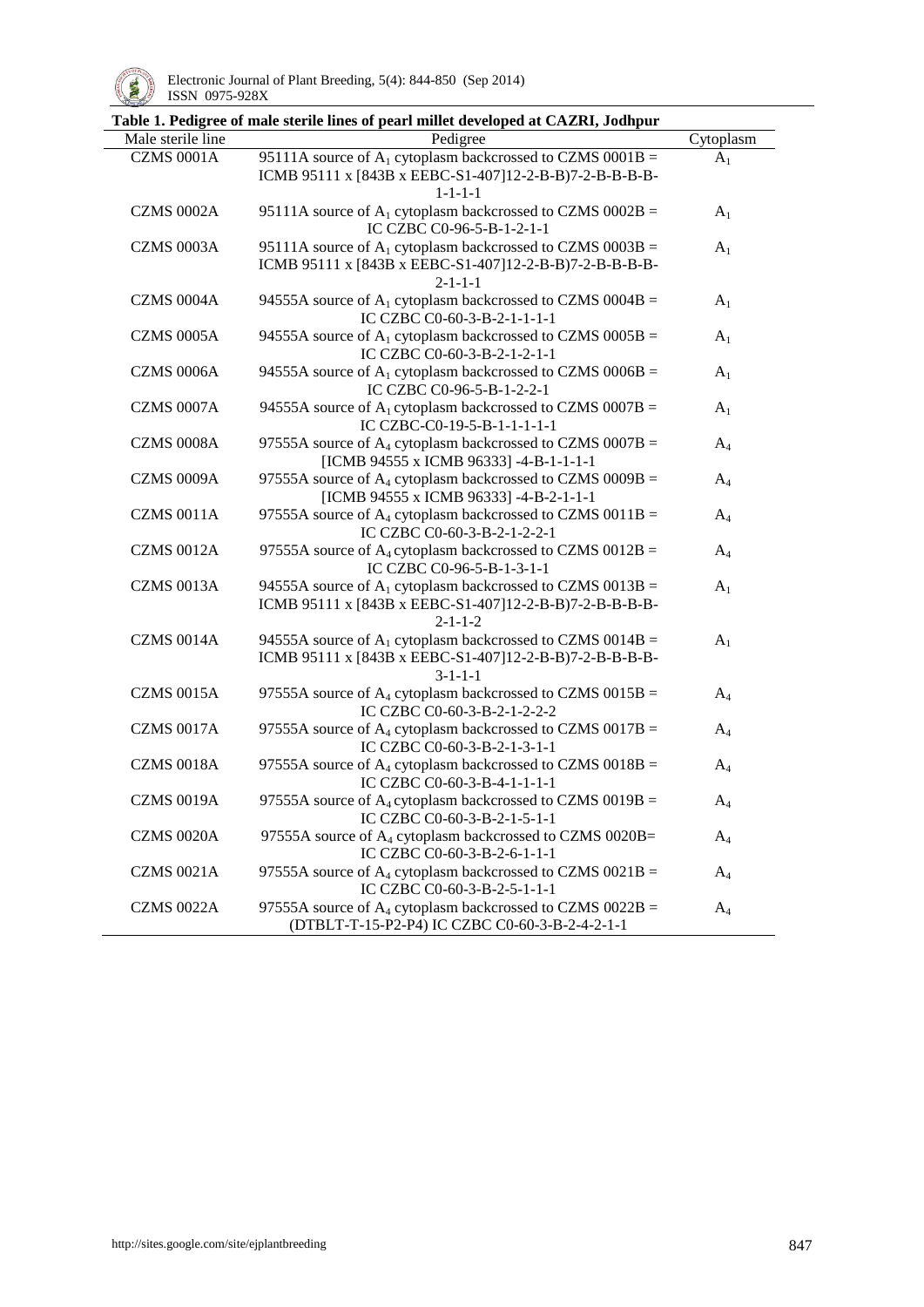

Electronic Journal of Plant Breeding, 5(4): 844-850 (Sep 2014) ISSN 0975-928X

## **Table 2. Analysis of variance for various traits of pearl millet male sterile lines**

| Source      |    | .<br>Mean sum of squares |          |         |           |           |            |            |          |          |           |
|-------------|----|--------------------------|----------|---------|-----------|-----------|------------|------------|----------|----------|-----------|
|             |    | DF                       | PHT      | EL      | EG        | . L       | <b>EHN</b> | <b>EHW</b> | GY       | 500GW    | PHI       |
| Replication |    | J.32                     | 152.9    | 0.91    | 0.01      | 0.969     | 314.8      | 86933*     | 42739*   | 0.503    | 0.002     |
| Genotype    |    | $30.57**$                | 2897.2** | 20.47** | $0.127**$ | $2.421**$ | 1401.4**   | 712825**   | 430449** | $0.394*$ | $0.024**$ |
| Error       | 38 | 1.81                     | 132.4    | 1.76    | 0.029     | 0.502     | 242.7      | 18628      | 9226     | 0.211    | 0.004     |

DF-Days to flower; PHT-Plant height; EL-Ear head length; EG-Ear head girth; ET-Effective tiller/plant; EHN – ear head number/plot; EHW-ear head weight g/plot, GY-Grain yield g/plot; PHI-Panicle harvest index; 500 GW- 500 grain weight

# **Table 3. Mean, range, and other variability parameters for different characters in pearl millet**

| $\rightarrow$<br>Character | Mean  | Range         | <b>PCV</b> | <b>GCV</b> | $h^2$ (bs) | <b>GA</b> | <b>GAM</b> |
|----------------------------|-------|---------------|------------|------------|------------|-----------|------------|
| Days to flowering          | 48.38 | $40 - 53$     | 6.98       | 6.40       | 0.84       | 5.85      | 12.10      |
| Plant height (cm)          | 120   | 81-179        | 26.95      | 25.20      | 0.87       | 58.48     | 48.54      |
| Ear head length (cm)       | 14.31 | $11 - 20$     | 19.76      | 17.45      | 0.78       | 4.54      | 31.74      |
| Ear head girth (cm)        | 1.60  | 1.17-1.97     | 15.57      | 11.26      | 0.52       | 0.27      | 16.77      |
| Effective tiller/plant     | 2.63  | 1.73-5.72     | 40.63      | 30.41      | 0.56       | 1.23      | 46.89      |
| Ear head numbers/plot      | 79.68 | 51-138        | 31.47      | 24.66      | 0.61       | 31.73     | 39.82      |
| Ear head weight/plot $(g)$ | 996   | 522-2481      | 50.19      | 48.28      | 0.93       | 953.31    | 95.68      |
| Grain yield/plot $(g)$     | 605   | 197-1855      | 63.94      | 61.94      | 0.94       | 747.73    | 123.60     |
| $500$ grain wt $(g)$       | 3.69  | 3.03-4.27     | 14.14      | 6.67       | 0.22       | 0.24      | 6.49       |
| Panicle harvest Index      | 0.58  | $0.39 - 0.75$ | 17.86      | 14.39      | 0.65       | 0.14      | 23.89      |

PCV-Phenotypic coefficient of variation; GCV- genotypic coefficient of variation:

h<sup>2</sup>(bs)- Heritability in broad sense; GA- Genetic advance; GAM- Genetic advance as percent of mean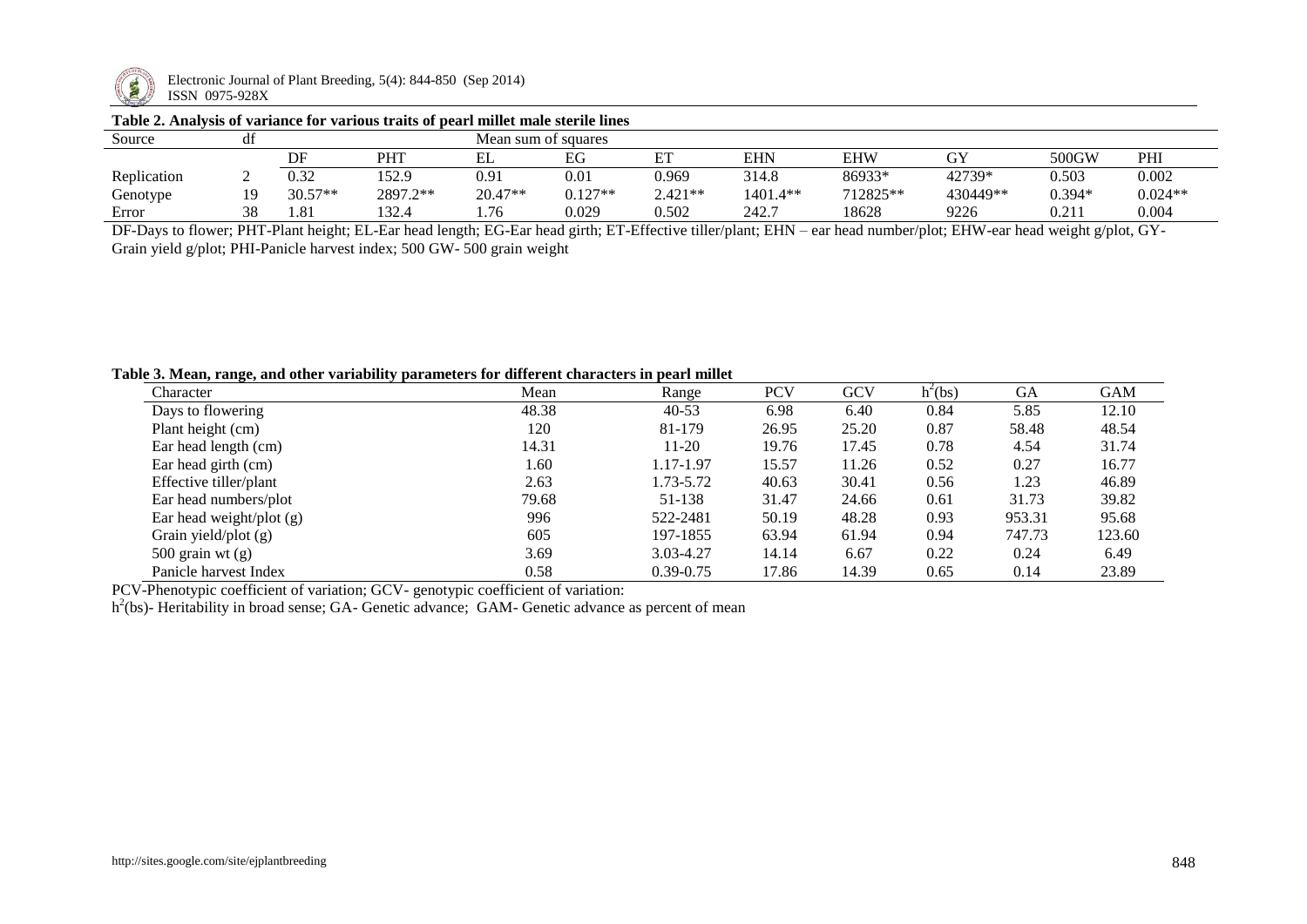

|                   | DF | <b>PHT</b> | EL | EG  | ET             | <b>EHN</b> | <b>EHW</b> | GY   | 500GW | PHI  |
|-------------------|----|------------|----|-----|----------------|------------|------------|------|-------|------|
|                   |    |            |    |     |                |            |            |      |       |      |
| <b>CZMS 0001A</b> | 48 | 110        | 14 | 2.0 | $\overline{2}$ | 62         | 743        | 374  | 3.6   | 0.50 |
| <b>CZMS 0002A</b> | 51 | 83         | 14 | 1.7 | $\mathfrak{2}$ | 65         | 649        | 412  | 3.0   | 0.64 |
| CZMS 0003A        | 48 | 85         | 15 | 1.4 | 3              | 95         | 868        | 523  | 4.1   | 0.60 |
| <b>CZMS 0004A</b> | 53 | 119        | 12 | 1.6 | $\overline{2}$ | 73         | 616        | 265  | 3.7   | 0.42 |
| <b>CZMS 0005A</b> | 51 | 151        | 17 | 1.7 | $\overline{2}$ | 61         | 1002       | 592  | 3.4   | 0.59 |
| <b>CZMS 0006A</b> | 51 | 99         | 11 | 1.8 | $\mathfrak{2}$ | 65         | 654        | 376  | 3.3   | 0.57 |
| <b>CZMS 0007A</b> | 47 | 129        | 19 | 1.5 | 3              | 89         | 1042       | 597  | 4.1   | 0.57 |
| <b>CZMS 0008A</b> | 46 | 174        | 17 | 1.7 | 3              | 104        | 1666       | 967  | 3.4   | 0.58 |
| <b>CZMS 0009A</b> | 40 | 124        | 16 | 1.2 | 6              | 138        | 1078       | 734  | 4.3   | 0.68 |
| <b>CZMS 0011A</b> | 46 | 116        | 13 | 1.6 | 2              | 58         | 805        | 562  | 3.7   | 0.69 |
| <b>CZMS 0012A</b> | 48 | 120        | 15 | 1.5 | $\mathbf{2}$   | 51         | 522        | 197  | 3.3   | 0.39 |
| <b>CZMS 0013A</b> | 53 | 138        | 14 | 1.5 | 3              | 81         | 1093       | 717  | 3.5   | 0.66 |
| <b>CZMS 0014A</b> | 49 | 148        | 16 | 1.9 | 3              | 101        | 1871       | 1222 | 3.8   | 0.65 |
| <b>CZMS 0015A</b> | 45 | 126        | 17 | 1.5 | 3              | 66         | 557        | 365  | 3.7   | 0.65 |
| <b>CZMS 0017A</b> | 48 | 81         | 13 | 1.5 | $\mathbf{2}$   | 79         | 900        | 463  | 4.0   | 0.51 |
| <b>CZMS 0018A</b> | 49 | 83         | 20 | 1.5 | $\overline{2}$ | 62         | 651        | 315  | 3.9   | 0.48 |
| <b>CZMS 0019A</b> | 49 | 88         | 12 | 1.5 | $\mathfrak{2}$ | 88         | 915        | 479  | 4.1   | 0.53 |
| <b>CZMS 0020A</b> | 48 | 92         | 12 | 1.4 | $\mathbf{2}$   | 73         | 837        | 494  | 3.9   | 0.60 |
| <b>CZMS 0021A</b> | 44 | 179        | 18 | 1.9 | 3              | 112        | 2481       | 1855 | 4.0   | 0.75 |
| <b>CZMS 0022A</b> | 53 | 164        | 16 | 1.8 | 3              | 73         | 977        | 591  | 3.1   | 0.61 |
| CD 5%             | 2  | 18         | 2  | 0.3 |                | 25         | 218        | 153  | 0.7   | 0.09 |

**Table 4. Mean performance for different traits in CAZRI bred twenty new ms lines of pearl millet MS line**

DF-Days to flower; PHT-Plant height; EL-Ear head length; EG-Ear head girth; ET-Effective tiller/plant; EHNear head number/plot; EHW-ear head weight g/plot, GY-grain yield g/plot; PHI-Panicle harvest index; 500 GW-500 grain weight (g).